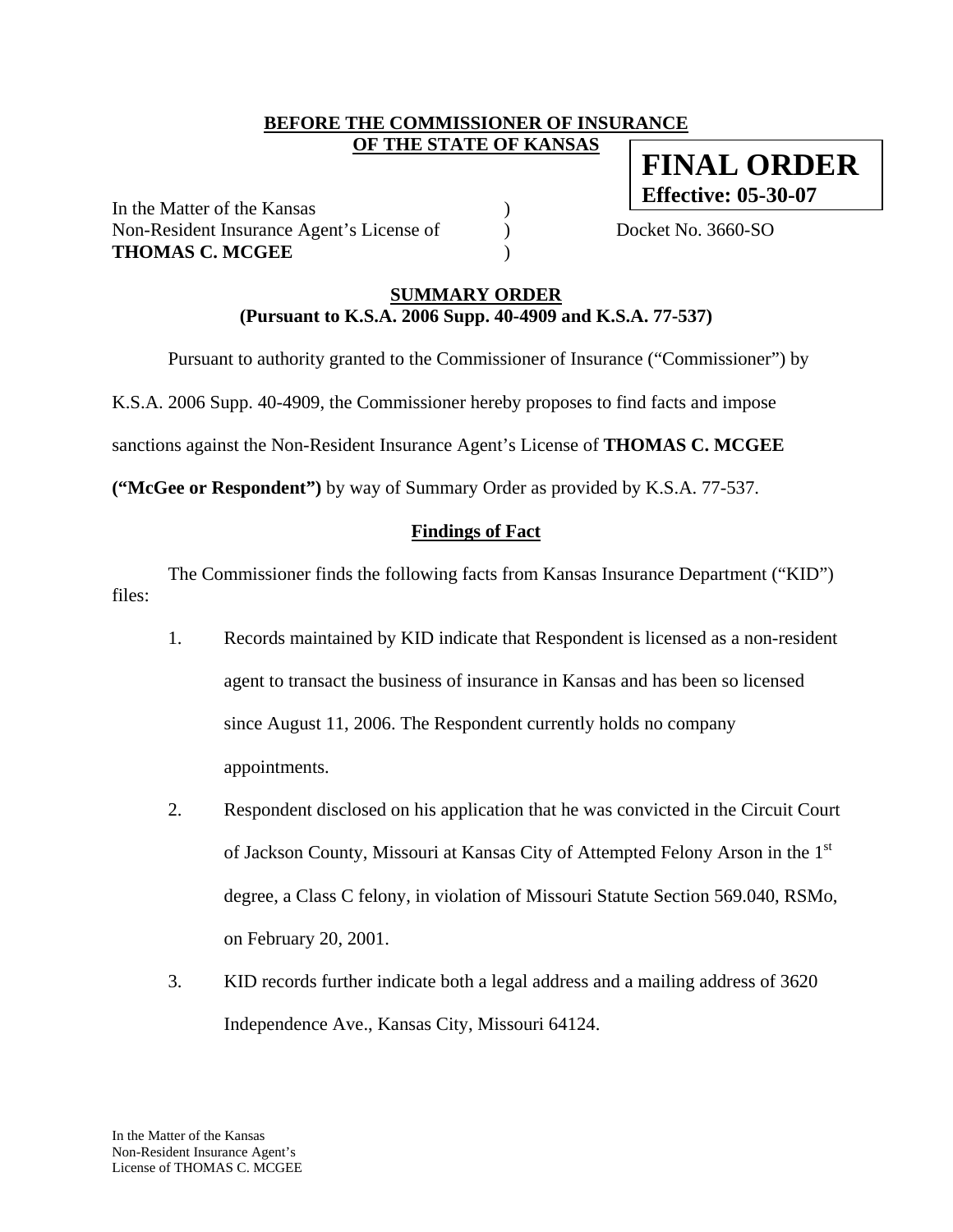4. On March 12, 2007, Respondent's Missouri Bail Bond Agent License was cancelled by the Missouri Department of Insurance.

## **Applicable Law**

K.S.A. 2006 Supp. 40-4909 provides, in pertinent part:

- (a) "The commissioner may deny, suspend, revoke or refuse renewal of any license issued under this act if the commissioner finds that the applicant or license holder has:
	- (6) Been convicted of a misdemeanor or felony;
	- (9) Had an insurance agent license, or its equivalent, denied, suspended, or revoked in any other state or territory.

K.S.A. 2006 Supp. 40-4909 provides, in pertinent part:

(b) "In addition, the commissioner may suspend, revoke or refuse renewal of any license issued under this act if the commissioner finds that the interests of the insurer or the insurable public are not properly served under such license."

K.S.A. 2006 Supp. 40-4909 provides, in pertinent part:

- (e) None of the following actions shall deprive the commissioner of any jurisdiction or right to institute or proceed with any disciplinary proceeding against such license, to render a decision suspending, revoking, or refusing to renew such license or to establish and make a record of the facts of any violation of law for any lawful purpose:
	- (2) the lapse or suspension of any license issued under this act by operation of law;
	- (3) the licensee's failure to renew any license issued under this act;

# **Conclusions of Law**

5. The Commissioner has jurisdiction over Respondent as well as the subject matter

of this proceeding, and such proceeding is held in the public interest. The

Commissioner finds, based on the facts contained in paragraphs #1 through #4

above and the Applicable Law that: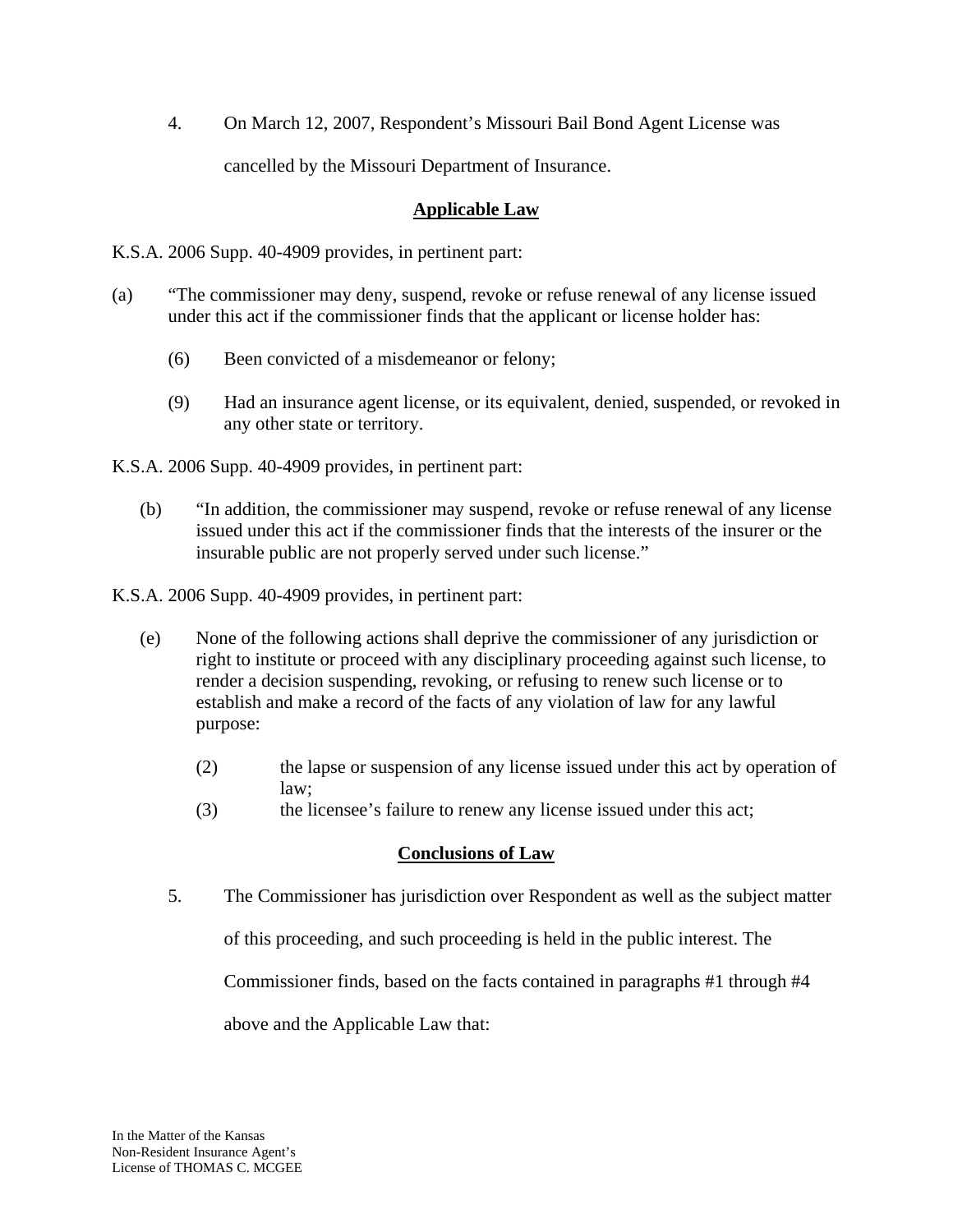- 6. Respondent was convicted of Attempted Arson in the  $1<sup>st</sup>$  degree, a Class C felony in the Circuit Court of Jackson County, Missouri at Kansas City in violation of Missouri Statute Section 569.040 RSMo.
- 7. The Commissioner concludes that sufficient grounds exist for the revocation of Respondent's Non-Resident Agent's License pursuant to K.S.A. 2006 Supp. 40- 4909(a)(9)
- 8. The Commissioner concludes that sufficient grounds exist for the revocation of Respondent's Non-Resident Agent's License pursuant to K.S.A. 2006 Supp. 40-  $4909(e)(2)$ .
- 9. The Commissioner concludes that sufficient grounds exist for the revocation of Respondent's Non-Resident Agent's License pursuant to K.S.A. 2006 Supp. 40-  $4909(e)(3)$ .
- 10. Based on the facts and circumstances set forth herein, it appears that the use of summary proceedings in this matter is appropriate, in accordance with the provisions set forth in K.S.A. 77-537(a), in that the use of summary proceedings does not violate any provision of the law and the protection of public interest does not require the KID to give notice and opportunity to participate to persons other than THOMAS C. MCGEE.

#### **IT IS THEREFORE ORDERED BY THE COMMISSIONER OF INSURANCE THAT:**

- 1. The Kansas Non-Resident Insurance Agent's License of THOMAS C. MCGEE is hereby **REVOKED**.
- 2. It is further ordered, that THOMAS C. MCGEE shall **CEASE AND DESIST** from the sale, solicitation, or negotiation of insurance and/or receiving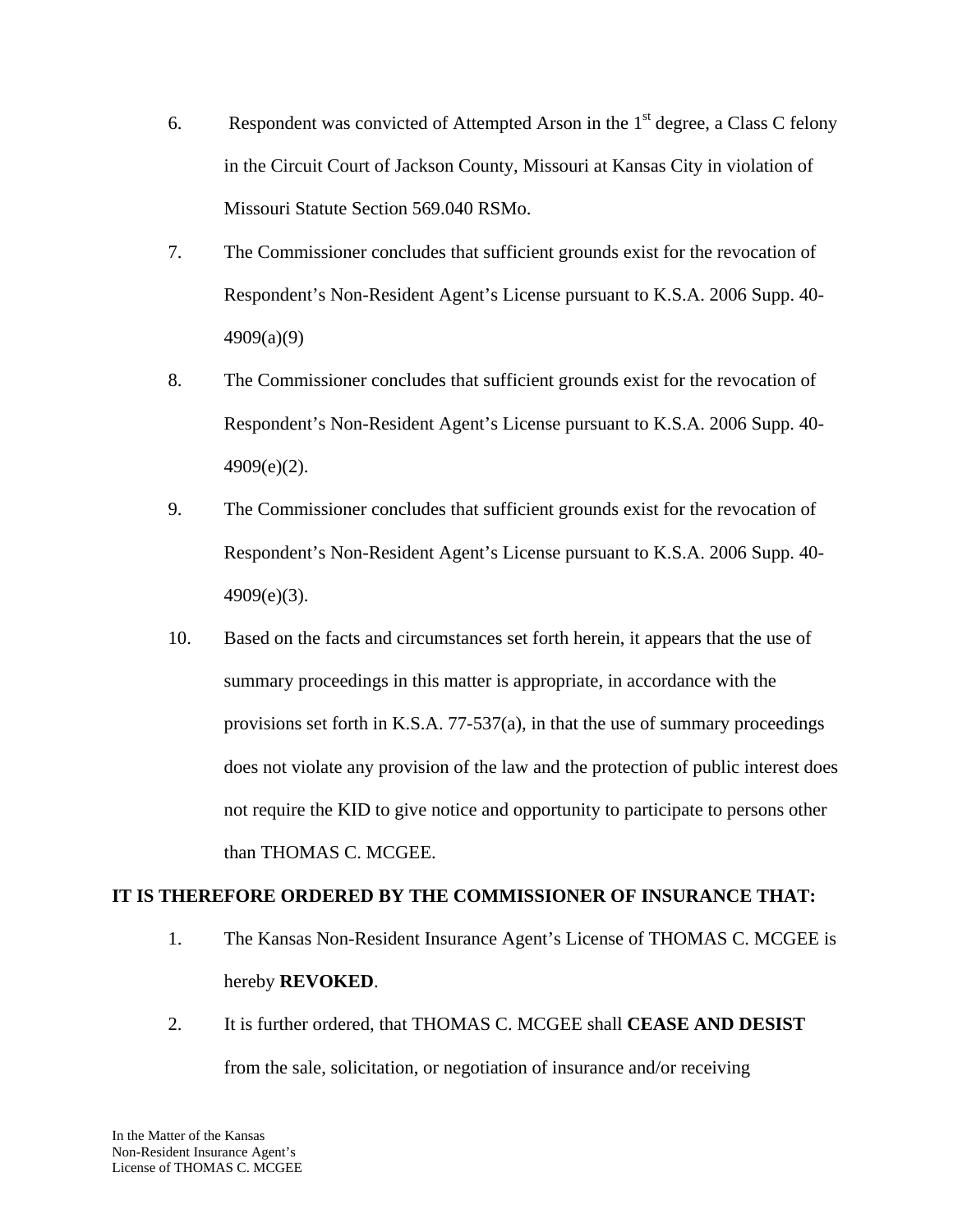compensation deriving from the sale, solicitation, or negotiation of insurance conducted after the effective date of this Order.

3. The Commissioner of Insurance retains jurisdiction over this matter to issue any and all further Orders deemed appropriate or to take such further action as necessary to dispose of this matter.

### **IT IS SO ORDERED THIS \_11th\_ DAY OF MAY, 2007, IN THE CITY OF TOPEKA, COUNTY OF SHAWNEE, STATE OF KANSAS.**



\_/s/ Sandy Praeger\_\_\_\_\_\_\_\_\_\_\_\_\_\_\_\_\_\_\_\_ Sandy Praeger Commissioner of Insurance BY:

 $\angle$ s/ John W. Campbell John W. Campbell General Counsel

# **NOTICE**

The person designated pursuant to K.S.A. 77-613(e) to receive service of a petition for judicial review on behalf of the Kansas Insurance Department is:

 John W. Campbell, General Counsel Kansas Insurance Department 420 S.W.  $9<sup>th</sup>$  Street Topeka, Kansas 66612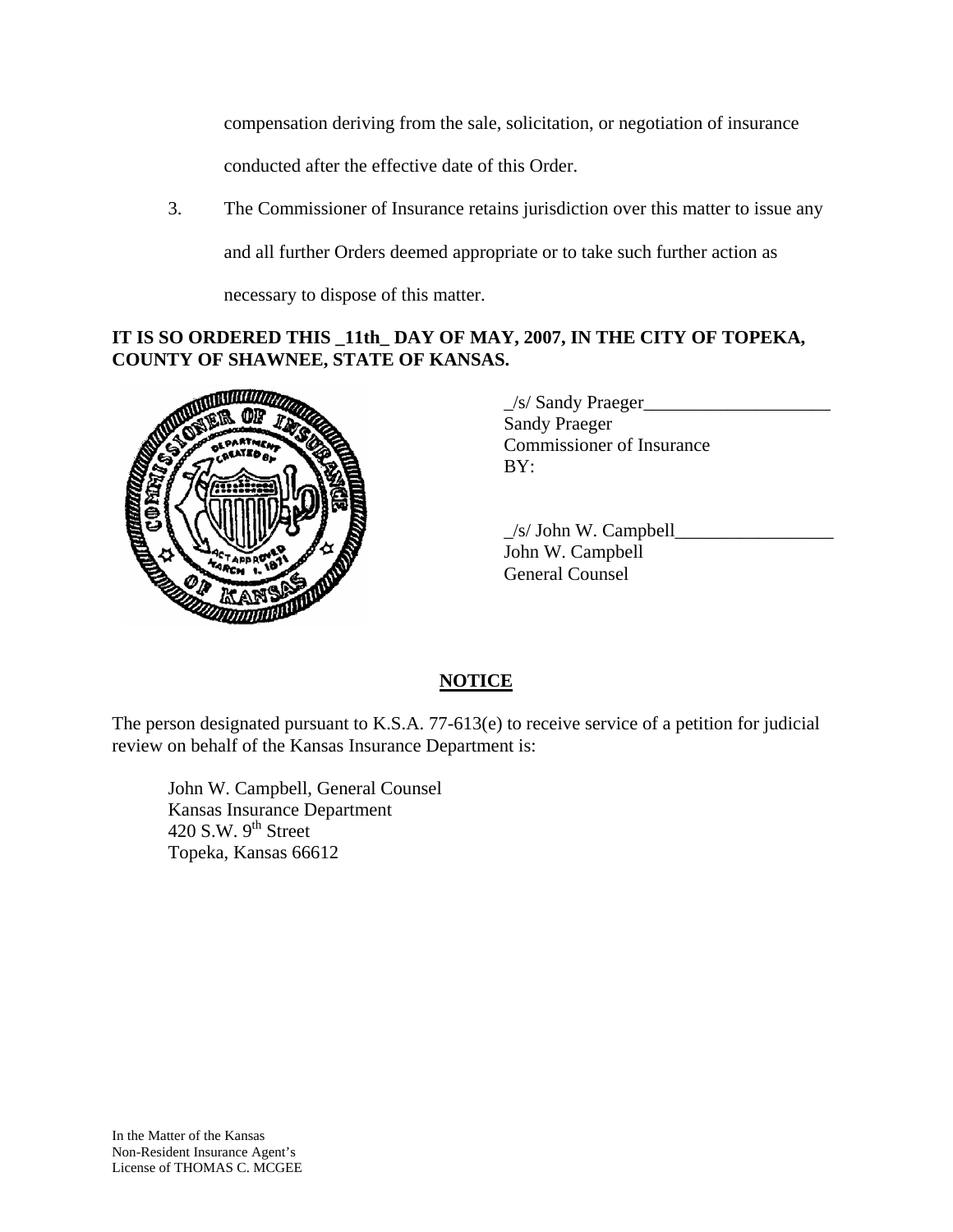### **CERTIFICATE OF SERVICE**

The undersigned hereby certifies that he served a true and correct copy of the above and foregoing **SUMMARY ORDER** and **NOTICE OF SUMMARY ORDER** on this \_11th\_ day of May, 2007, by placing it postage prepaid in the U.S. Mail to:

 Thomas C. McGee 3620 Independence Ave. Kansas City, Missouri 64124

> \_/s/ Zachary J.C. Anshutz\_\_\_\_\_\_\_\_\_ Zachary J.C. Anshutz Staff Attorney